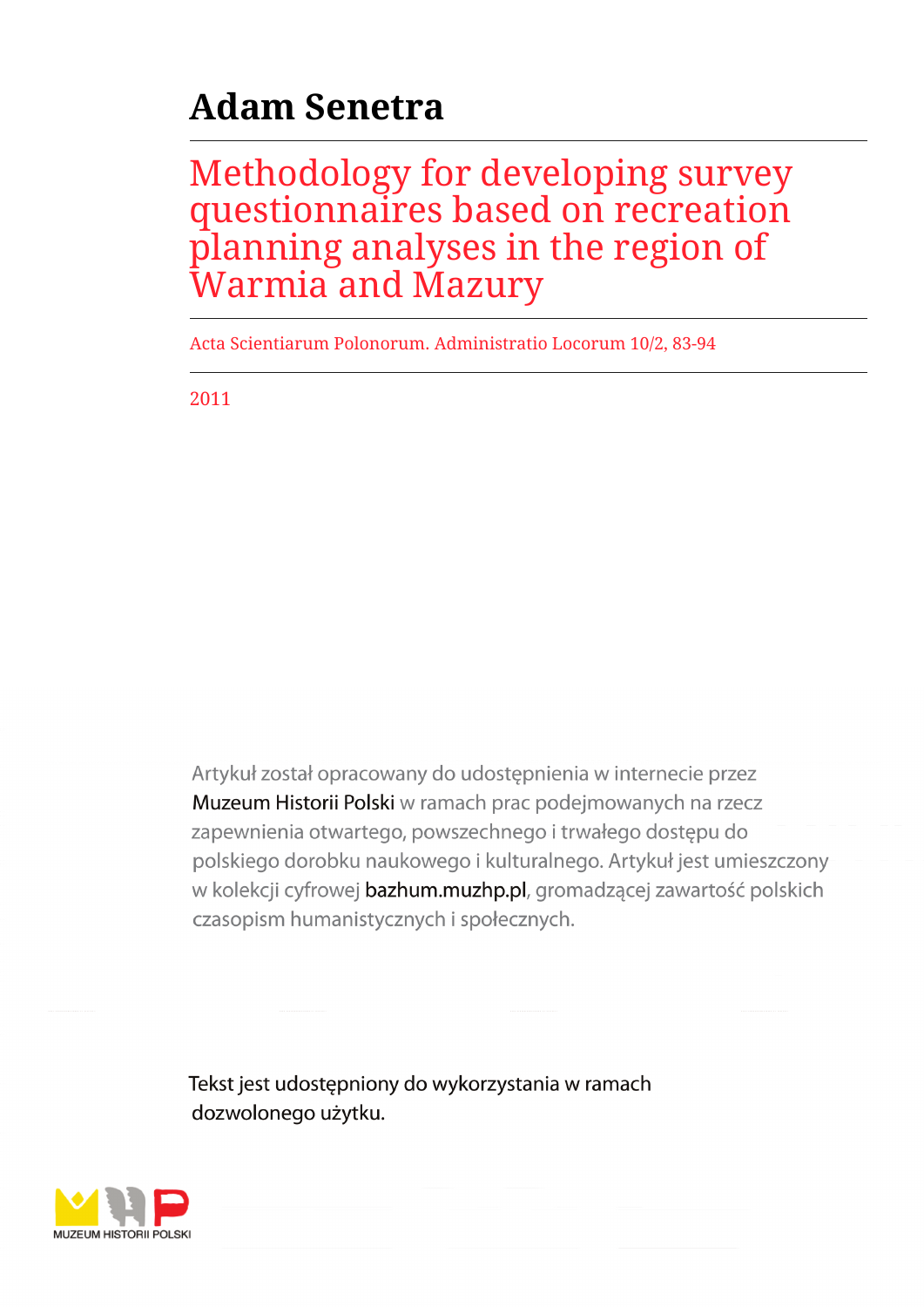

# **METHODOLOGY FOR DEVELOPING SURVEY QUESTIONNAIRES BASED ON RECREATION PLANNING ANALYSES IN THE REGION OF WARMIA AND MAZURY**

Adam Senetra

**University of Warmia and Mazury in Olsztyn**

**Abstract.** Questionnaires are a popular tool in surveys assessing the value and availability of space. The correctness of survey results has to be analyzed during the statistical processing of questionnaire data. This study proposes a paired comparison method for evaluating natural and anthropogenic resources that support recreation planning in the region of Warmia and Mazury. The gathered data have been analyzed in view of the consistency coefficient of individual questionnaires and the coefficient of concordance determined for the entire group of experts. The proposed methodology relies on statistical formulas developed by Kendall. A list of key attributes for recreation planning in the analyzed area has been developed. Statistical methods were deployed to validate the analysis of consistency and concordance of questionnaire data.

**Key words:** assessment, questionnaire, expert, comparison, consistency, concordance

### INTRODUCTION

An assessment of planning functions assigned to space requires a set of attributes that are characteristic of the intended purpose of the evaluation. Questionnaires are a popular tool in planning surveys assessing the value and availability of space. A list of attributes is presented to the respondents, questionnaire results are processed and every attribute's impact on rating results is determined. The correctness of the questionnaire method is often overlooked at this stage of the analytical process. This aspect will be analyzed in this study which investigates the relations between tourist

Adres do korespondencji - Corresponding author: Adam Senetra, Katedra Planowania i Inżynierii Przestrzennej, Uniwersytet Warmińsko-Mazurski w Olsztynie, ul. Romana Prawocheńskiego 15, 10-724 Olsztyn, e-mail: [adam.senetra@uwm.edu.pl](mailto:adam.senetra@uwm.edu.pl)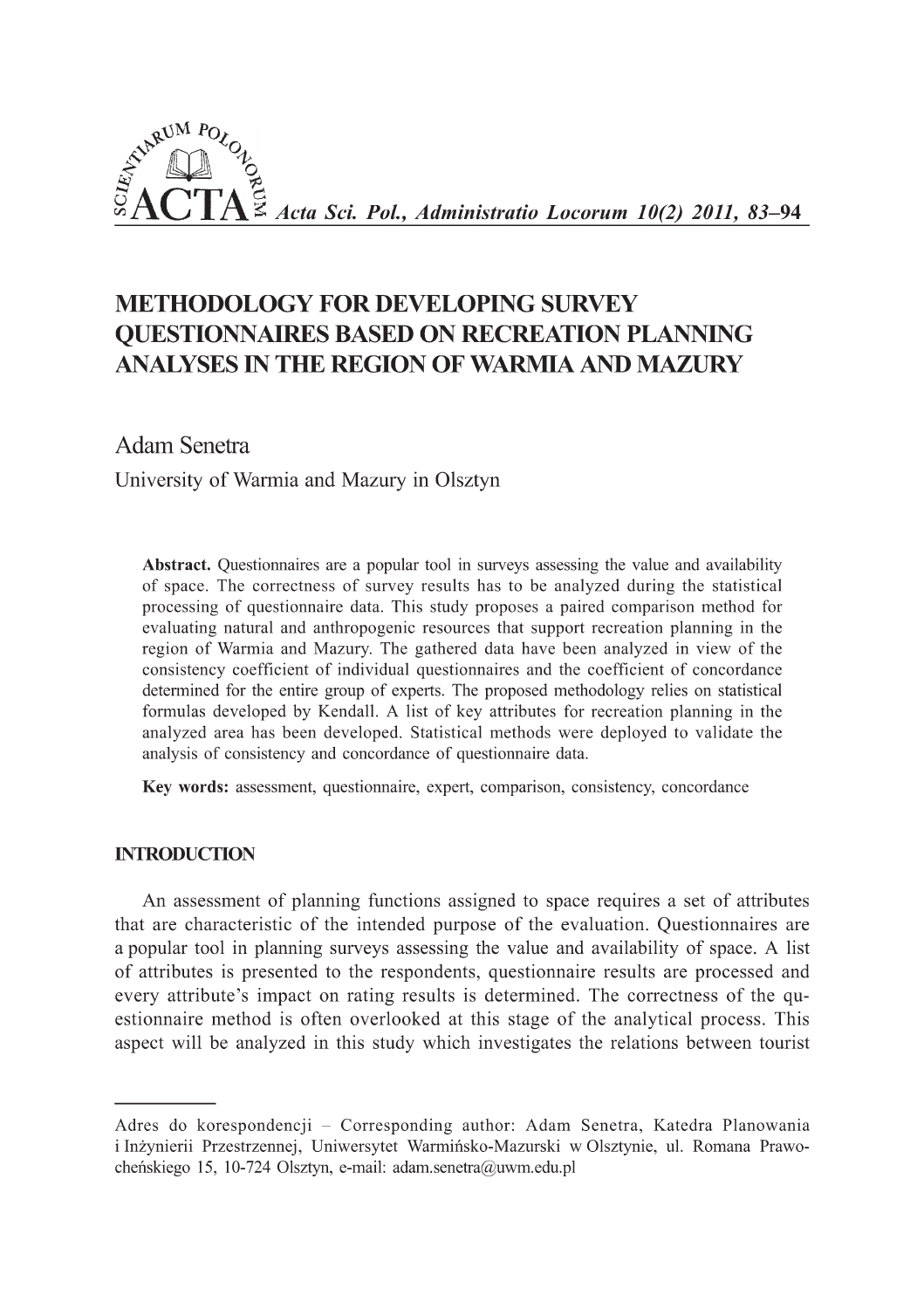and recreational behaviors, natural assets and the spatial aspects of recreation planning on the example of the region of Warmia and Mazury.

A list of natural assets and infrastructure elements that contribute to a given area's recreational attractiveness has been compiled based on the results of a questionnaire survey involving experts. The investigated attributes were divided into three principal groups:

1. Natural assets - scenic value, water bodies, forests, phenomena of animate and inanimate nature, species diversity of fauna and flora, trees and shrubs, permanent grasslands, marshes, peatlands, land relief.

2. Technical infrastructure - roads, sewer networks, water supply networks, power grids, gas supply networks, telecommunications networks, road transport, car parks, mobile telephone networks.

3. Recreational facilities and tourist services - tourist accommodation (year-round and seasonal), nautical and sports facilities, bathing areas, horseback riding facilities, private recreational facilities, restaurants, retail and service outlets.

The above attributes have been selected and grouped in view of their contribution to recreation planning in rural areas in north-eastern Poland [Senetra 2001].

### QUESTIONNAIRE DEVELOPMENT METHODOLOGY

According to Krupowicz [Prognozowanie gospodarcze... 2008], an expert is a person who is asked to participate in a survey on account of his/her knowledge, personality, broad horizons, etc. Experts are persons who have a future-oriented approach and who are recognized authorities in their respective fields. The main criteria for expert selection include: formal education in the field of spatial planning, wide age spread, versatile and individualistic outlook for the future. This set of attributes ensures the adequacy of the formulated judgments. Out of the total number of 95 mailed questionnaires, responses were elicited from 64 participants, mostly academic staff of universities and doctoral students, including seven spatial planning professionals and four tourism professionals. The quality of the survey was further enhanced by the fact that the respondents were residents of the analyzed area (with thorough knowledge of the region) who actively searched for recreational opportunities (on a daily and seasonal basis) in the vicinity of lakes. Therefore, the respondents were both experts and prospective recipients of tourist services [Senetra 2001].

Heuristic methods are based on the assumption that the validity of group judgments is higher than the reliability of individual judgments. Group responses regarding the object of the survey are at least as valuable as the judgments formulated by individual members of the group. An individual expert's broad and unique knowledge in a given field may compensate for the ignorance of other experts who demonstrate a high level of knowledge in other fields [Prognozowanie gospodarcze... 2008].

The questionnaire has been developed in the form of an evaluation matrix (Fig. 1) which supports paired comparison. When objects are ranked in view of a given attribute, the respondents can be presented with a pair of objects in all possible configurations.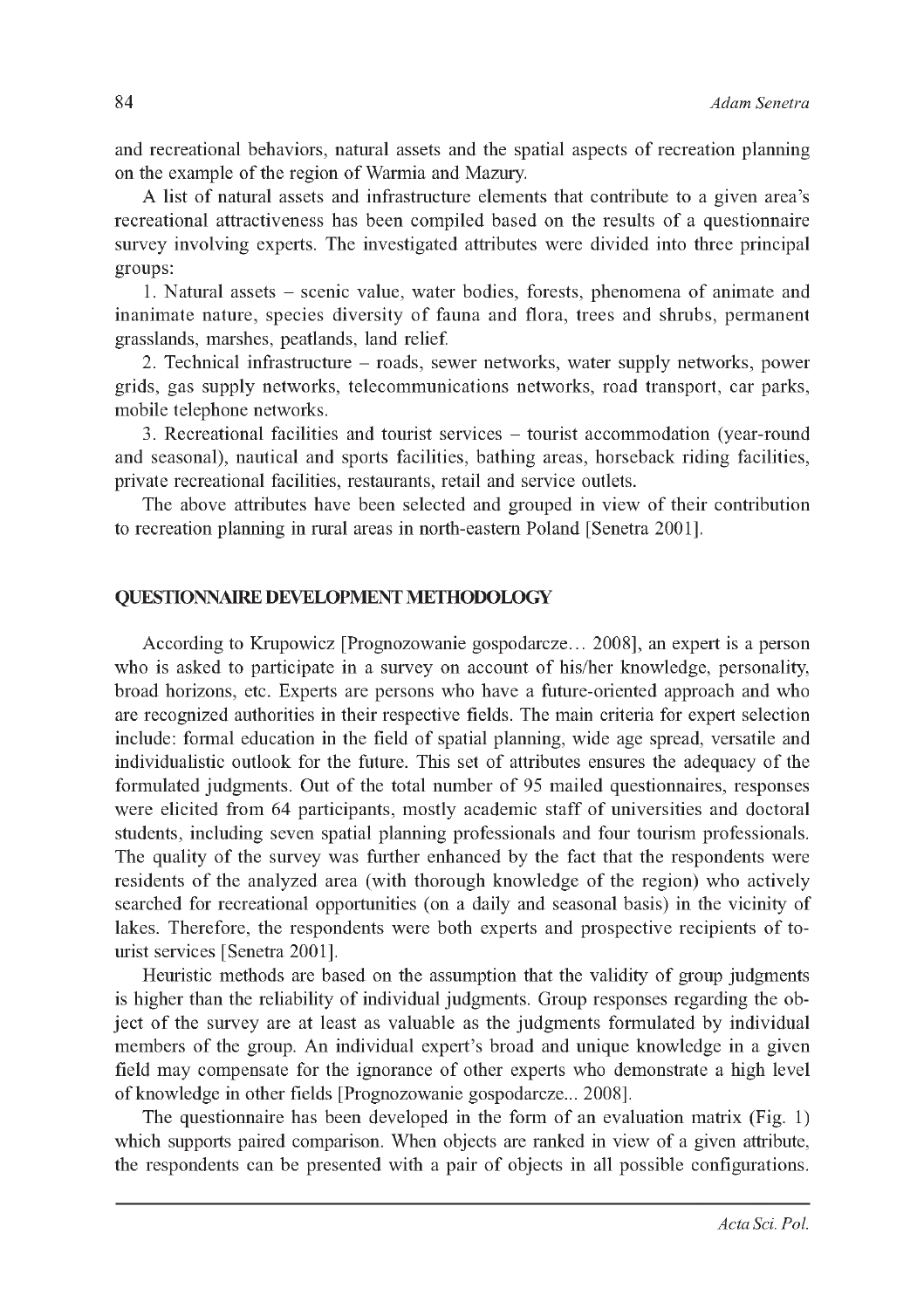Objects considered to be more attractive for a given planning function are selected separately for every pair of compared objects (or attributes, landscapes, images, phenomena, etc.). This method delivers more reliable results than evaluations in which all attributes are evaluated collectively by all judges [Ferguson and Takane 1989]. The total number of paired comparisons is equal to the number of pair combinations  $k$ :

$$
\frac{k(k-1)}{2} \tag{1}
$$

The use of arrows in marking the selected option is a convenient solution (in particular for the respondent). By marking one of the two compared elements with an arrow, the respondent indicates that the selected option is more important (more attractive) for the analyzed function (in this study  $-$  the area's suitability for recreation planning). If the respondent concludes that element  $X_2$  is more attractive than  $X_1$ , the above choice is denoted as  $X_1 \rightarrow X_2$ , and when element  $X_1$  is more attractive than  $X_2 -$  as  $X_2 \rightarrow X_1$ .

When questionnaire data are processed, every evaluated element is assigned a numeric value resulting from the paired comparison procedure. This value is an expression of every attribute's impact on the attractiveness of space. All fields in the evaluation matrix have been assigned a constant numeric value of 1. The total value of a single evaluation matrix is equal to the total number of possible pairs (cf. 1), and it is also expressed as:

$$
\frac{k(k-1)}{2}.
$$

In a paired comparison, an element that is deemed to be more attractive (marked with an arrow by the expert) is assigned the value of 1, and the less attractive element is assigned the value of 0. The numeric values of all elements are summed up, and their sum total equals the evaluation matrix total. A matrix format is very convenient because the respondents fill out the questionnaire only in the top part above the diagonal line. The corresponding numeric values are entered into the fields under the diagonal line by the researcher (tab. 1). The matrix format contributes to the ease of questionnaire filling, and it minimizes the possibility of error.

|             | Χ. | $X_{2}$ | $X_2$ | $Sum of rows - R$<br>$(R - R_{av})^2$<br>Suma wierszy - R |
|-------------|----|---------|-------|-----------------------------------------------------------|
| $\Lambda_1$ |    |         |       |                                                           |
| $\Lambda_2$ |    | X       |       |                                                           |
| $\Lambda_2$ |    |         |       |                                                           |

Table 1. Model responses to a paired comparison Tabela 1. Wzór odpowiedzi dla porównań parami

*Source*: Own compilation based on Kendall [1970]

*Źródło*: Opracowanie własne na podstawie Kendalla [1970]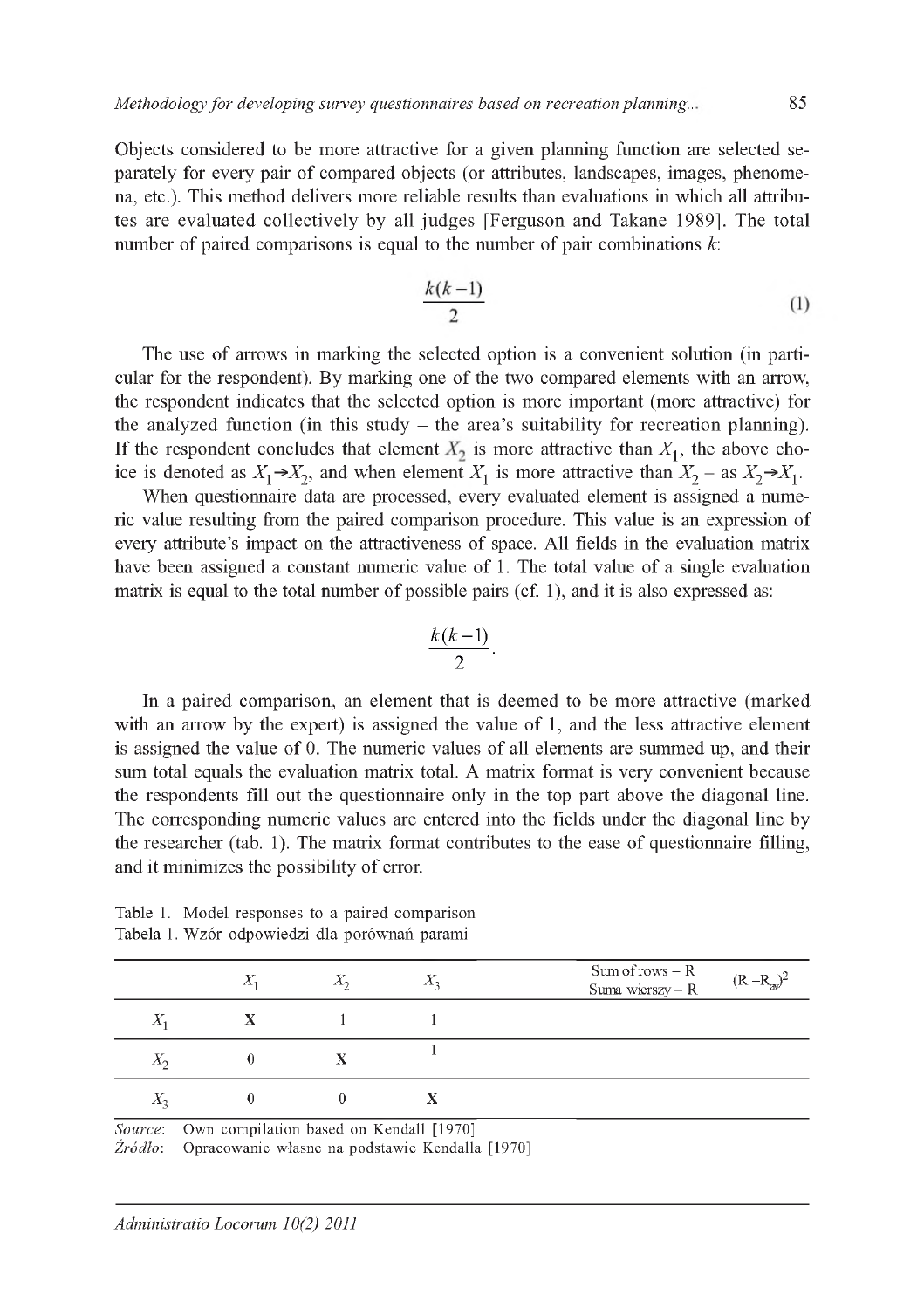In the paired comparison method, the consistency of the respondents' choices has to be checked. Let us use three hypothetical elements,  $X_1, X_2, X_3$ . The respondent's choice is consistent if the expert prefers  $X_1$  over  $X_2$  and  $X_2$  over  $X_3$ . If the expert prefers  $X_3$  over  $X_1$ , the last choice is inconsistent with the previously selected options. The sequence  $X_1 \rightarrow X_2 \rightarrow X_3 \rightarrow X_1$  forms an inconsistent triad of propositions. An expert could make an inconsistent choice because he is unable to differentiate between objects, he makes accidental choices or he voluntarily changes the imposed choice criteria during the survey [Bajerowski et al. 2007]. The consistency of choices made by individual experts has to be analyzed to eliminate accidental preferences that could significantly affect the quality of the survey. In this study, the consistency of the experts' choices was evaluated using the consistency coefficient K and statistical formulas developed by Kendall.

#### CONSISTENCY COEFFICIENT K AND ITS SIGNIFICANCE

The choices made by the experts in a paired comparison were recorded in table form. If alternative  $X_1$  was described as more attractive than  $X_2$ , the value of 1 was entered in the field at the intersection of row  $X_1$  and column  $X_2$  above the diagonal line. The opposite value, 0, was entered in a respective field that corresponded to row  $X_2$ and column  $X_1$  below the diagonal line. The same method was applied to tally the remaining choices (tab. 1).

The number of inconsistent triads can be determined for every set of objects k, and it is used to calculate the consistency coefficient characterizing the respondents' choices. If the respondents were unanimous in their choices, the total ranks from each row would amount to 0, 1, 2, ...,  $k - 1$ , although the above sequence is not always preserved. The presence of inconsistent choices is determined by the decreasing variation, i.e. the repeatability of total ranks. If total ranks are marked as R, the mean value of total ranks would amount to:

$$
R_{sr} = \frac{\sum R}{k}
$$

and it is equal to:

$$
\frac{k-1}{2}.
$$

The sum of squared deviations from all rows is:

$$
\sum (R - R_{sr})^2 = \sum R^2 - \frac{k(k-1)^2}{4}
$$
 (2)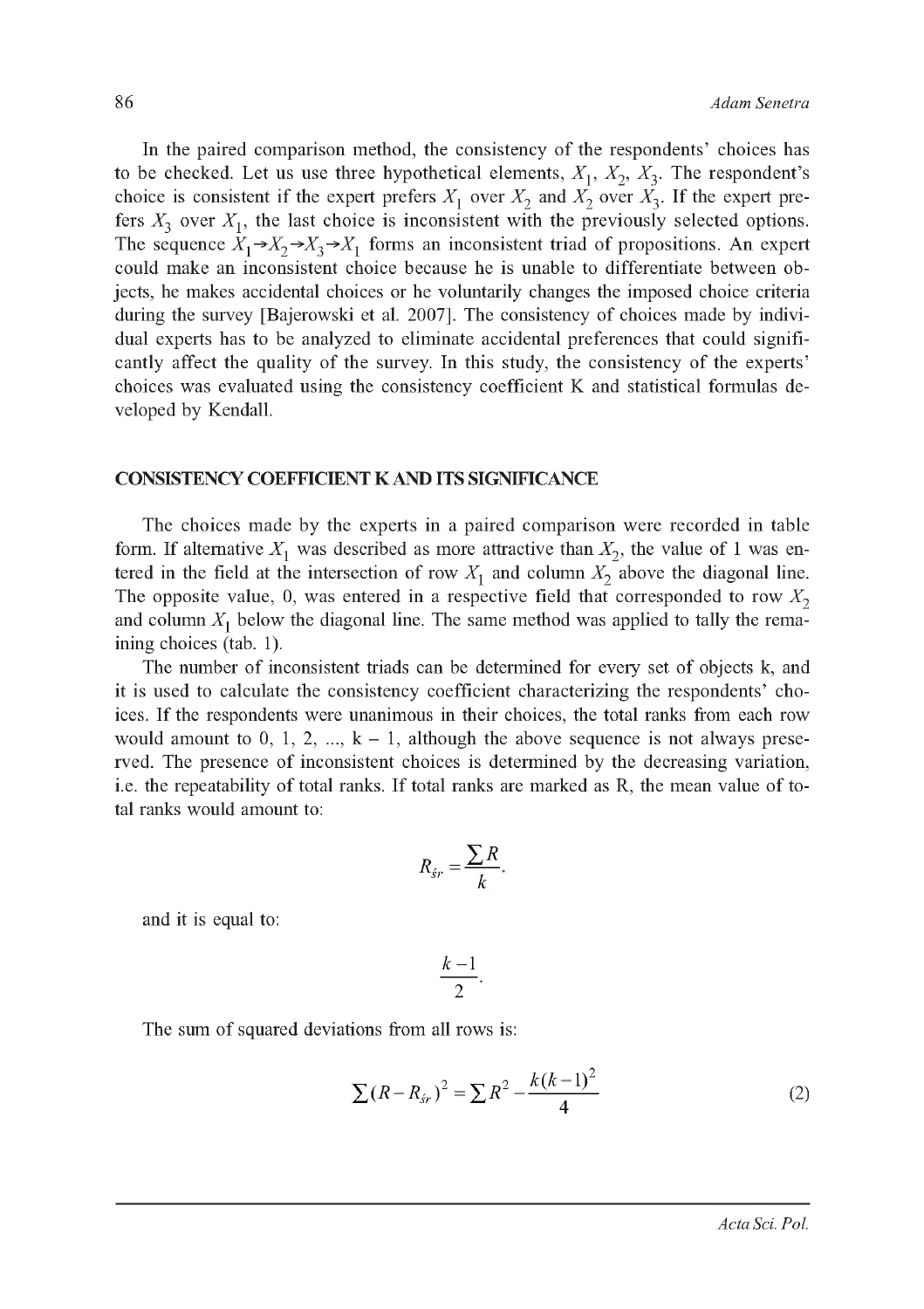*Methodology for developing survey questionnaires based on recreation planning...* 87

Special attention should be paid to the highest and the lowest sum of squared deviations.  $\Sigma (R - R_{cr})^2$  reaches the highest value when the evaluation matrix contains no inconsistent choices, and it is equal to:

$$
\frac{k(k-1)^2}{12}.
$$

The lowest value of  $\Sigma (R - R_{\xi r})^2$  is determined by whether *k* is an odd or an even number. If k is an odd number, then the lowest value of  $\sum (R - R_{\zeta r})^2$  is 0. If *k* is an even number, the lowest value is  $k/4$ .

Consistency coefficient  $K(3, 4, 5)$  is defined as:

$$
K = \frac{Z - NM}{NW - NM}
$$
 (3)

where:

*Z* - observed sum of squared deviations,  $NM -$  lowest value of the sum of squared deviations, *NW* – highest value of the sum of squared deviations.

If k is an odd number, then:

$$
K = \frac{12\sum (R - R_{sr})^2}{k(k^2 - 1)}
$$
(4)

and if *k* is an even number, then:

$$
K = \frac{12\sum (R - R_{sr})^2 - 3k}{k(k^2 - 4)}
$$
(5)

Coefficient *K* is referred to as Kendall's consistency coefficient. Its anticipated value is  $\theta$  when respondents make random choices, which is the case when there is no overall agreement among the respondents, or  $I$ , when the respondents are completely unanimous in their choices [Kendall 1970]. Coefficient K is interpreted as follows: the number of inconsistent triads of propositions  $X_1 \rightarrow X_2 \rightarrow X_3 \rightarrow X_1$  is marked with the symbol *d* (6, 7). Its value is related to coefficient K. If *k* is an odd number, then:

$$
d = \frac{k(k^2 - 1)(1 - K)}{24} \tag{6}
$$

and if *k* is an even number, then:

$$
d = \frac{k(k^2 - 4)(1 - K)}{24} \tag{7}
$$

#### *Administratio Locorum 10(2) 2011*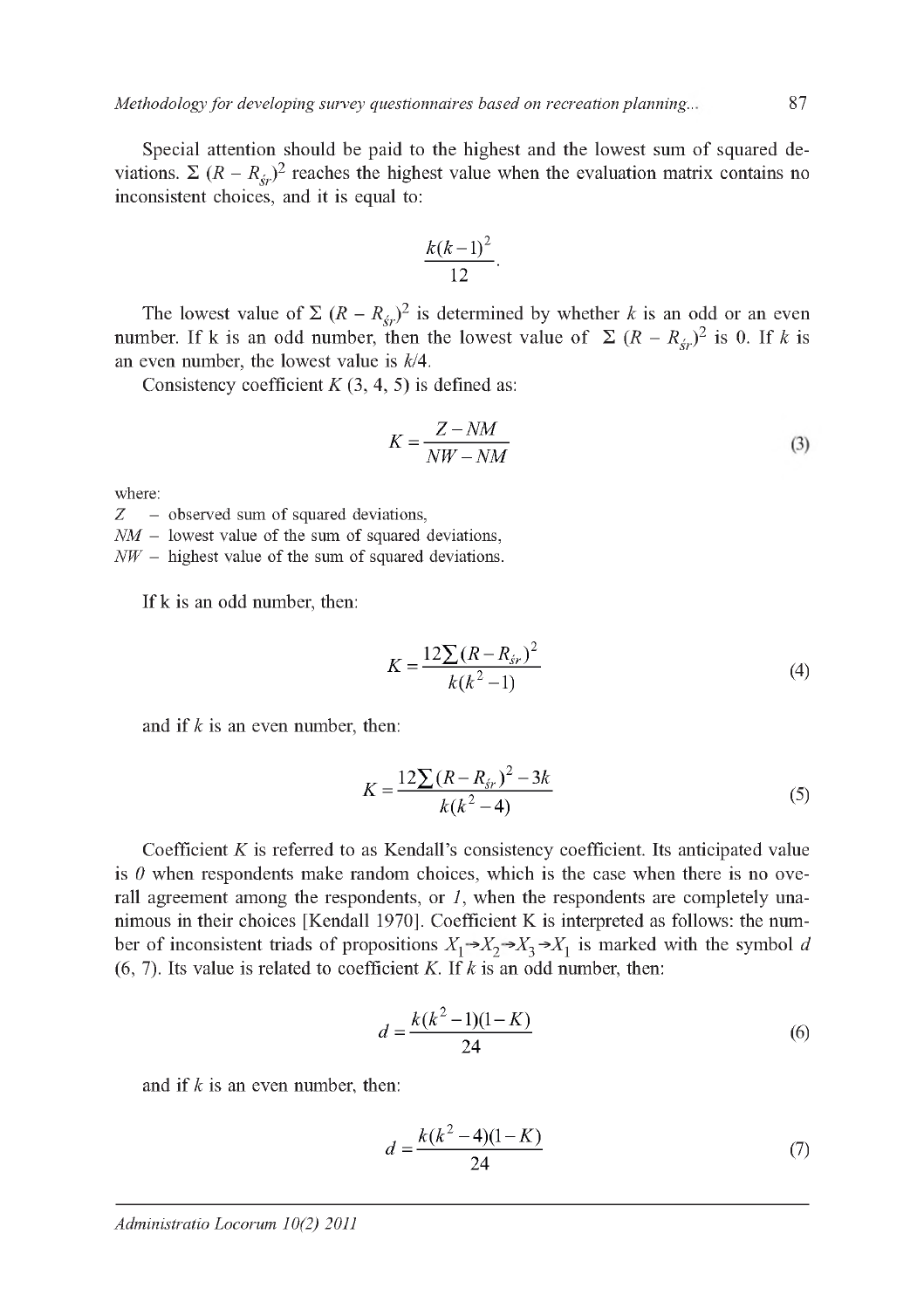The significance of the consistency coefficient is determined based on the distribution of the number of triads when the respondents make random choices. Kendall [1970] developed a table of probabilities which shows that a given value of  $d$  is reached or exceeded when k ranges between 2 and 7. He also demonstrated that the  $\chi^2$  test (8) can be used to determine approximate probability when  $k > 7$ . The value of:

$$
\chi^2 = \frac{8}{k-4} \left( \frac{1}{4} C_3^k - d + \frac{1}{2} \right) + df \tag{8}
$$

has the rough distribution of  $\chi^2$  where the number of degrees of freedom is expressed by the following formula:

$$
df = \frac{k(k-1)(k-2)}{(k-4)^2}
$$

The expression  $C_3^k$  in formula (8) is the number of combinations of objects k in groups of three, i.e.  $k!/3!(k-3)!$ . In this test, the required probability that d will be equal to or greater than the value resulting from random choices complements the probability of  $\chi^2$ .

#### COEFFICIENT OF CONCORDANCE W AND ITS SIGNIFICANCE

Questionnaire results have to be processed to assess agreement among the experts. The resulting observations contribute to survey quality, and they validate the suitability of the verified data for further spatial analyses. The degree of agreement among the respondents has been determined with the use of Kendall's coefficient of concordance *W* and the methods proposed by Kendall [1970].

If various sets of ranks exist, and each set is generated by a different expert, the concordance between various ranks has to be determined by identifying the degree of correlation between the set of ranks  $n$  concerning objects  $k$ . The value of coefficient  $W$ ranges from 0 (no agreement) to 1 (total agreement), and it is expressed on an ordinal scale. A highly significant value of  $W$  indicates that the experts are in agreement as regards the criteria used to rank a given sample. Coefficient  $W$  is a useful tool only when evaluation criteria are used by the experts in a reliable manner and if the ranks are assigned independently. A high value of *W* does not automatically imply that the ranking of compared elements yields correct results. The experts may deploy false criteria to arrive at concordant opinions, therefore, a high degree of unanimity does not testify to the accuracy of the criterion used by the respondents to make independent judgments [Brzeziński 2010].

Coefficient *W* is determined for data expressed on the ordinal scale where the responses given by experts  $n$  have to be ranked. Rank 1 is assigned to the element which is considered to be optimal in view of the evaluated criteria. In this study, rank 1 was given to the object which was most frequently chosen by experts in paired comparisons.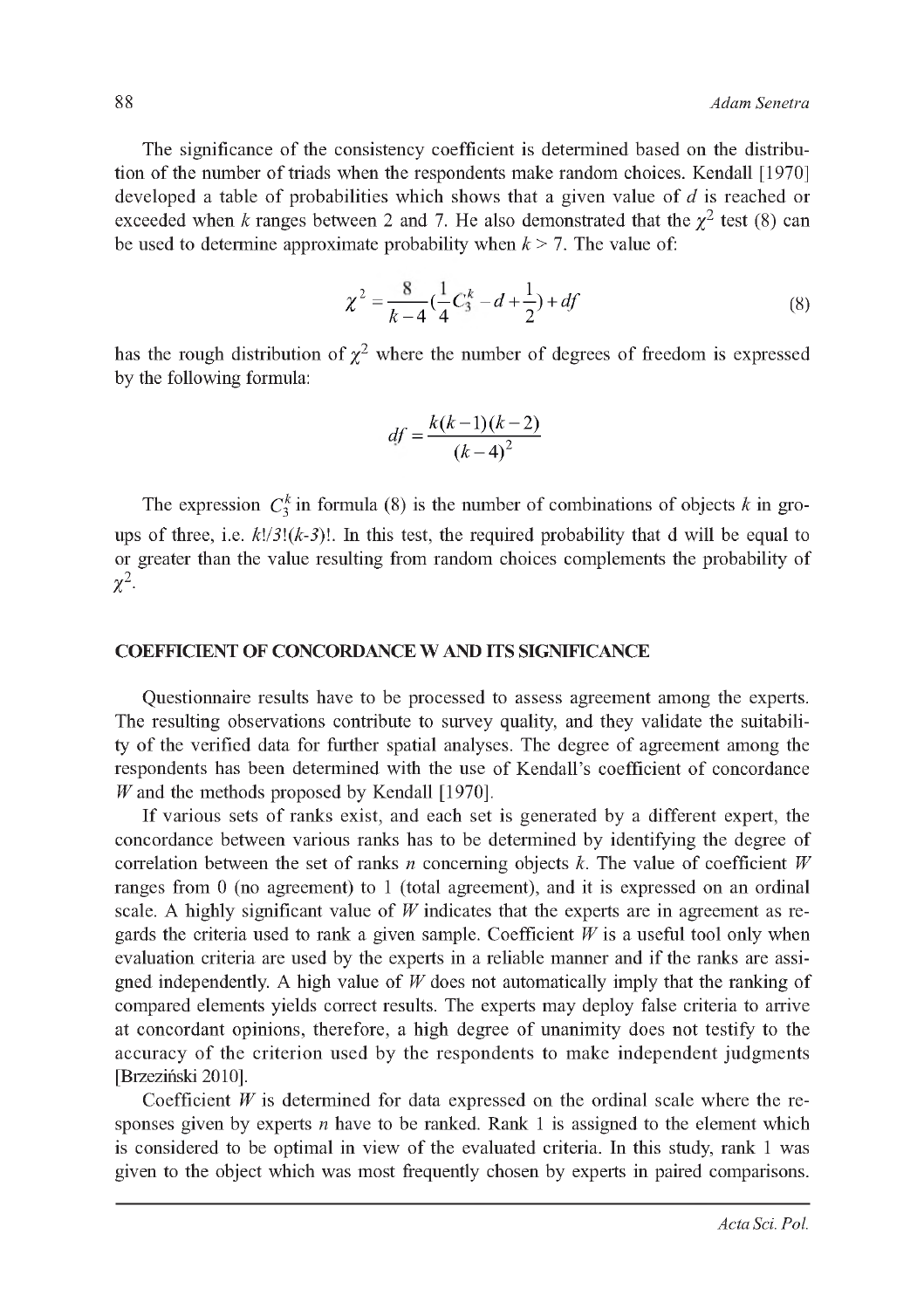The least desirable element was assigned rank k. A computational table with *n* (number of experts) rows and k (number of compared objects) columns was created (tab. 2). The ranks given by all experts were entered in table fields. The sum of ranks given to the evaluated objects was calculated and entered into row  $R_i$ . Partial sums were added, and the result was divided by the number of evaluated objects  $k$ . The value in row  $R<sub>j</sub>$  was subtracted from the mean, and the result was entered in the following row. The value of squared deviations was entered in the last row of the table. The sum of squared deviations was marked with the symbol *S.*

| Table 2. Model table for calculating the coefficient of concordance $W$   |  |
|---------------------------------------------------------------------------|--|
| Tabela 2. Wzór tabeli pomocniczej do obliczania współczynnika zgodności W |  |

| Objects $(k)$ – Elementy $(k)$<br>Judges $(n)$ – Sędziowie $(n)$ | o |  | К |  |
|------------------------------------------------------------------|---|--|---|--|
|                                                                  |   |  |   |  |
| っ                                                                |   |  |   |  |
| 3                                                                |   |  |   |  |
|                                                                  |   |  |   |  |
| $\boldsymbol{N}$                                                 |   |  |   |  |
| R                                                                |   |  |   |  |
|                                                                  |   |  |   |  |
| $\frac{(R_{\rm j}-M)}{(R{\rm j}-M)^2}$                           |   |  |   |  |

 $R_i$  – total ranks assigned by the judges to the j-th object – suma rang przypisana przez sędziów j-temu elementowi

 $\sum_{i=1}^{k} R_{j}$  – total of partial sems  $R_{j}$  – suma sum cząstkowych  $R_{j}$ 

$$
M = \left(\sum_{i=1}^k R_i / \binom{\cdot}{k}\right)
$$

*Source*: Own compilation based on Brzeziński [2010], Ferguson and Takane [1989] *Źródło*: Opracowanie własne na podstawie Brzezińskiego [2010], Fergusona i Takane [1989].

If the respondents were completely unanimous, they would assign rank 1 to the same object, rank 2 to the following object, etc., all the way down to rank k. In this case, total ranks would amount to  $n$ ,  $2n$ ,  $3n$ ,  $4n$ ,...,  $kn$ . The value of total ranks  $k$  given by judges n is:

$$
\frac{nk(k+1)}{2}.
$$

and the mean value of total ranks is:

$$
\frac{n(k+1)}{2}.
$$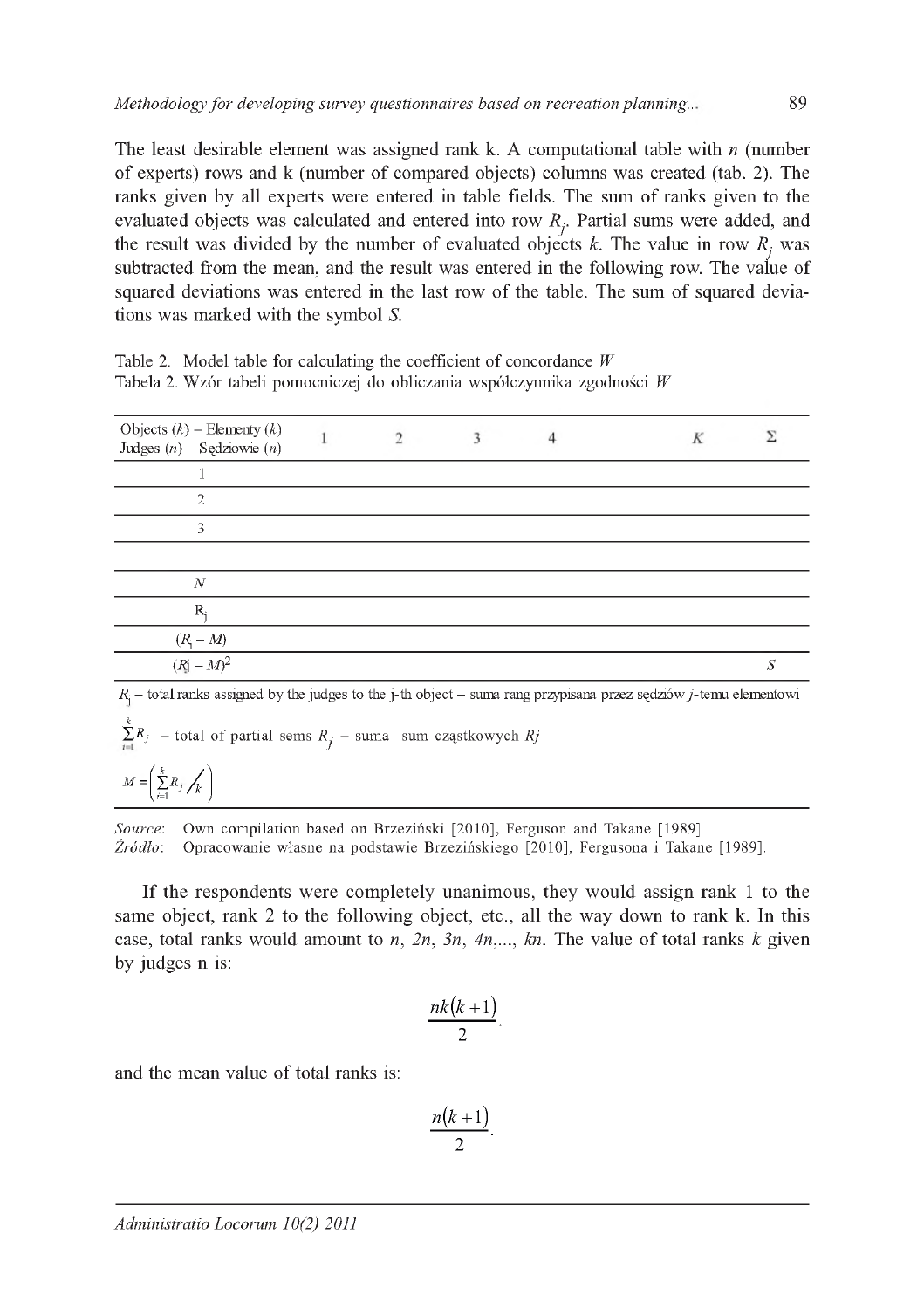The degree of agreement between the judges is expressed by the variation of total ranks. The highest variation is observed when the judges are unanimous. The value of total ranks is less varied when the judges' responses are more random, therefore, total ranks are more or less equal when the respondents are in greatest possible disagreement [Ferguson and Takane 1989].

Let us assume that  $R_j$  represents the total ranks given to the  $j$ -th object. The sum of squared differences between every  $R_j$  and the mean value of  $(\Sigma R_j / k)$  for k objects is:

$$
S = \sum \left( R_j - \frac{\sum R_j}{k} \right)^2.
$$

The value of total ranks is the highest when the judges are unanimous, and it equals:

$$
\frac{n^2(k^3-k)}{12}.
$$

The coefficient of concordance *W* (9) is defined as the ratio between *S* and the highest possible value of  $S$ :

$$
W = \frac{12S}{n^2(k^3 - k)}.
$$
\n(9)

If the test statistic  $W=1$ , then all the judges have been unanimous, and if  $W=0$ , then there is no overall trend of agreement among the respondents. With a correction of tied ranks (if any), the formula for coefficient W becomes:

$$
\sum_{i=1}^n T_i,
$$

where:

$$
T_i = \frac{\sum (t^3 - t)}{12}
$$

 $t$  – number of tied ranks.

The final formula for coefficient of concordance  $W(10)$  is:

$$
W = \frac{S}{\frac{1}{12}n^2(k^3 - k) - n\sum_{i=1}^n T_i}
$$
(10)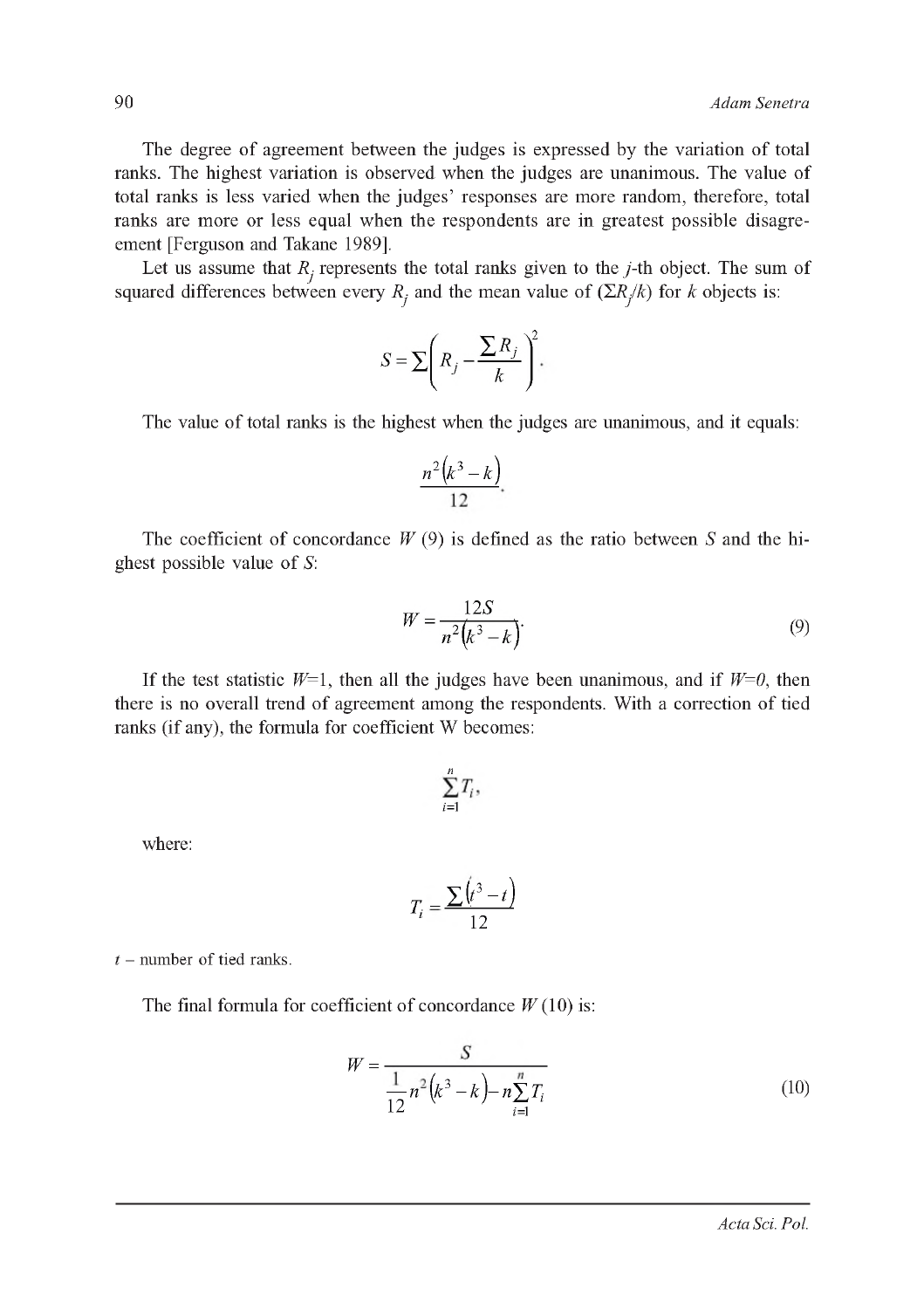The correction for ties increases the value of  $W$ . If the number of tied ranks is low, the correction has an insignificant effect. If there are no tied ranks, the correction equals zero, and the formula shown in (18) is deployed.

The mean value of Spearman's rank correlation coefficient has to be calculated between all possible pairs of the rankings to determine the percentage of variation in the respondents' judgments over which *W* is calculated:

$$
\overline{\rho} = \frac{nW - 1}{n - 1}.
$$

The value of  $\overline{\rho}$  is squared and multiplied by 100% to produce the total percentage of variation expressed by the given value of *W.* The remaining percentage of variation accounts for individual differences in the respondents' judgments, etc. [Ripley 2004, Brzeziński 2010].

The values of *W* required for a significance level of 5 and 1 percent  $k \le 7$  at have been compiled in table form by Friedman (cf. Siegel, Kastellan 1988). If *k* > 7, the distribution of W can be approximated based on the distribution of  $\chi^2$  with degrees of freedom  $df = k - 1$  according to the following formula:

$$
\chi^2=n(k-1)W.
$$

The criterion for the selection of the optimal object is the value of  $R_j$ . The best object is characterized by the lowest value of *Rj.*

#### RESULTS AND DISCUSSION

A questionnaire survey was carried out in accordance with the presented methodology to evaluate the investigated region's attractiveness for recreation planning. The resulting data supported the formulation of conclusions for subsequent parts of the study. The consistency of the respondents' choices was analyzed. Consistency coefficient *K* and the number of inconsistent triads of propositions *d* were determined for each questionnaire. The significance of consistency coefficients was determined to eliminate incorrectly filled out questionnaires [Silverman 2006].

Four questionnaires were eliminated due to an excessive number of inconsistent triads of propositions. The remaining questionnaires were filled in correctly. The rejected questionnaires were characterized by  $\chi^2$  values at a significance level of  $\alpha = 0.02$  to  $\alpha$  = 0.06. Although selected rejected questionnaires were marked by higher consistency than random responses, the values of  $\chi^2$  at a significance level of  $\alpha = 0.01$  were adopted as the correctness criterion due to a high number of incorrect questionnaires.

At the following stage, Kendall's coefficient of concordance was determined to assess the degree of agreement among all experts participating in the survey (having rejected incorrectly filled-in questionnaires). This analysis produced very high values of Kendall's W for individual questionnaires, and the noted values were regarded as highly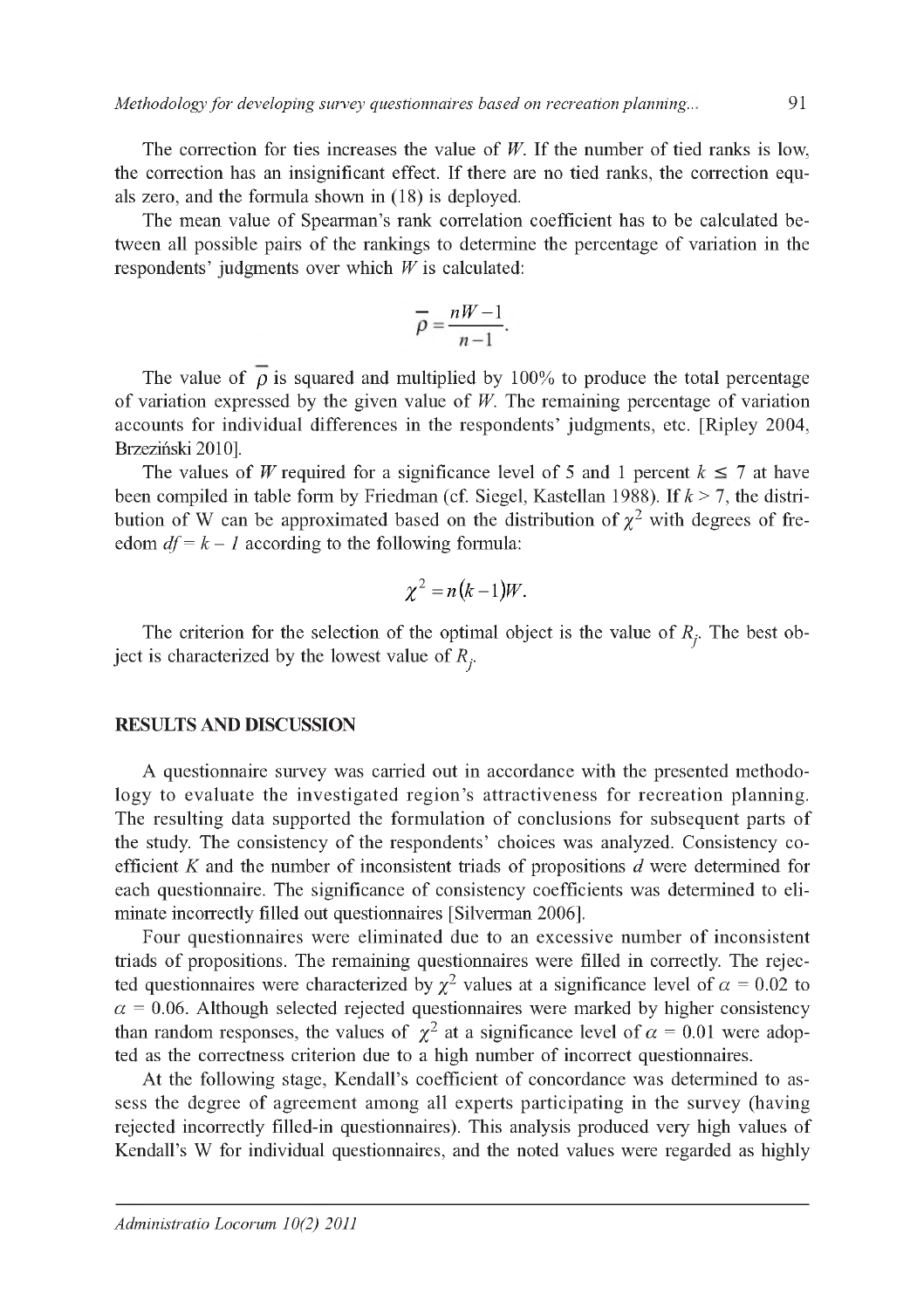significant. The values of  $\chi^2$  at a significance level of  $\alpha = 0.01$  were adopted as the correctness criterion.

The ranking revealed the order in which the tested attributes were regarded as significant for recreation planning and spatial analyses. The adopted procedure does not support the determination of correlations between individual attributes and their effect on the survey results. The aim of the discussed analysis is to determine the correctness of choice criteria as well as the correctness of the questionnaire survey. The results yielded by the proposed method are shown in Table 3. The attributes described as most conducive to recreation planning in the region of Warmia and Mazury have been divided into three groups.

| Most attractive attributes according<br>to the respondents<br>Elementy najatrakcyjniejsze<br>zdaniem ekspertów | Number of compared<br>elements<br>Liczba elementów<br>porównywanycdh | Grading scale<br>Skala<br>punktacji | Average grade<br>Średnia<br>punktacja | Rank<br>Ranga  |  |  |  |  |
|----------------------------------------------------------------------------------------------------------------|----------------------------------------------------------------------|-------------------------------------|---------------------------------------|----------------|--|--|--|--|
| Natural assets                                                                                                 |                                                                      |                                     |                                       |                |  |  |  |  |
| Walory środowiska przyrodniczego                                                                               |                                                                      |                                     |                                       |                |  |  |  |  |
| Landscape<br>Walory krajobrazowe                                                                               | 18                                                                   | $0 - 17$                            | 16,03                                 | 1              |  |  |  |  |
| Water bodies (with tourist access)<br>Wody powierzchniowe (dostępne dla<br>turystów)                           |                                                                      |                                     | 15,25                                 | $\overline{2}$ |  |  |  |  |
| Older forests<br>Lasy starsze                                                                                  |                                                                      |                                     | 14,22                                 | 3              |  |  |  |  |
| Land relief<br>Rzeźba terenu                                                                                   |                                                                      |                                     | 13,78                                 | $\overline{4}$ |  |  |  |  |
| Technical infrastructure<br>Elementy infrastruktury technicznej                                                |                                                                      |                                     |                                       |                |  |  |  |  |
| Road networks<br>Sieć dróg                                                                                     | 12                                                                   | $0 - 11$                            | 9,42                                  | 1              |  |  |  |  |
| Sewer networks<br>Sieć kanalizacyjna                                                                           |                                                                      |                                     | 8,38                                  | $\overline{2}$ |  |  |  |  |
| Water supply networks<br>Sieć wodociągowa                                                                      |                                                                      |                                     | 8,33                                  | 3              |  |  |  |  |
| Recreational facilities and tourist services<br>Elementy infrastruktury rekreacyjnej i usługowej               |                                                                      |                                     |                                       |                |  |  |  |  |
| Year-round accommodation<br>Caloroczne obiektuy noclegowe                                                      | 11                                                                   | $0 - 10$                            | 8,95                                  | 1              |  |  |  |  |
| Nautical infrastructure<br>Infrastruktura nautyczna                                                            |                                                                      |                                     | 8,42                                  | $\overline{2}$ |  |  |  |  |
| Private recreational facilities<br>Indywidualna zabudowa rekreacyjna                                           |                                                                      |                                     | 7,92                                  | 3              |  |  |  |  |
| Own compilation<br>Source:<br>Żródło:<br>Opracowanie własne                                                    |                                                                      |                                     |                                       |                |  |  |  |  |

Table 3. The results of processed questionnaires Tabela 3. Wyniki opracowanych ankiet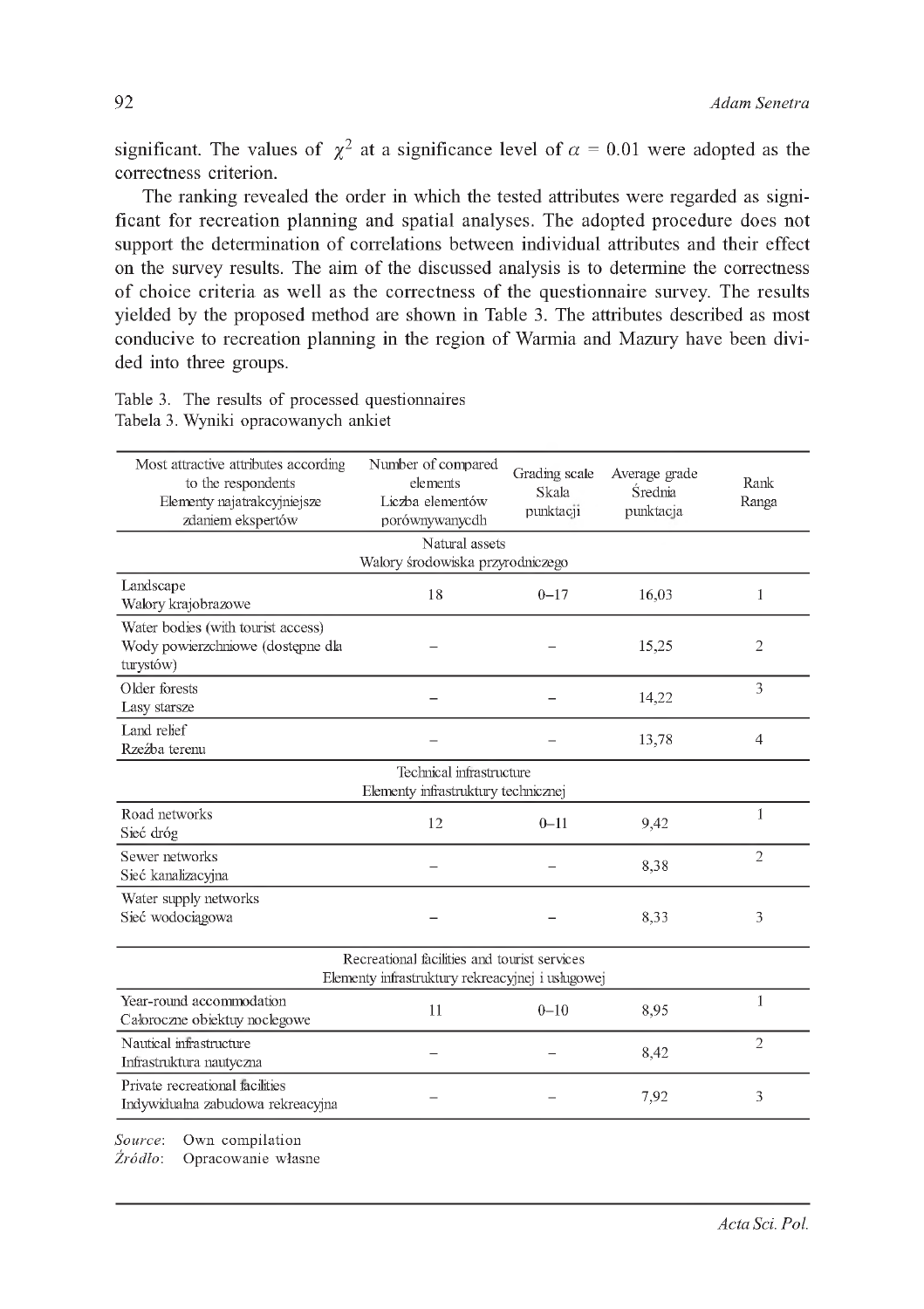#### **CONCLUSIONS**

The experts' responses were marked by a very high degree of consistency, indicating that the paired comparison method delivers reliable results. This study validates the usefulness of the paired comparison method for spatial assessment. The surveyed technique delivers more reliable results than evaluations in which all attributes are evaluated collectively by all judges. Paired comparison analyses minimize the subjectivity of responses because experts choose one of the two presented options. The results of the survey indicate that the expert group had been successfully selected. Nearly all respondents made consistent choices, and the test investigating the level of concordance among the experts delivered results that were above expectations. The results were undoubtedly influenced by the matrix form of questionnaires and the arrow marking system which enabled the respondents to focus on their choices without having to control the correctness of zero/one items. The processed results support the unanimous and highly probable determination of spatial attributes that are most conducive to recreation planning in rural areas in north-eastern Poland. This study validated the usefulness of the proposed methodology for spatial analyses.

#### **REFERENCES**

- Bajerowski T., Biłozor A., Cieślak I., Senetra A., Szczepańska A., 2007. Ocena i wycena krajobrazu. Wybrane problemy rynkowej oceny i wyceny krajobrazu wiejskiego, miejskiego i stref przejściowych. Red. T. Bajerowski. Educaterra, Olsztyn.
- Brzeziński J., 2010. Metodologia badań psychologicznych. Wydanie 5. PWN, Warszawa.
- Ferguson G., Takane Y., 1989. Statistical analysis in psychology and education. McGraw-Hill, Inc.
- Kendall M., 1970. Rank Correlation Methods. Charles Griffin and Co, London.
- Prognozowanie gospodarcze. Metody i zastosowania. 2008. Red. M. Cieślak PWN, Warszawa. Ripley B.D., 2004. Spatial statistics. John Wiley & Sons, 2-nd ed., New York.
- Senetra A., 2001. Zagospodarowanie rekreacyjne jako element rozwoju przestrzeni wiejskiej na przykładzie regionu warmińsko-mazurskiego (rozprawa doktorska). UWM, Olsztyn.
- Silverman D., 2006. Interpreting qualitative data. SAGE Publications Ltd, London.
- Siegel S., Kastellan J., 1988. Nonparametric statistics for the behavioral sciences. New York, McGraw-Hill.

## PROPOZYCJA METODYKI OPRACOWANIA ANKIET NA PRZYKŁADZIE ANALIZY ZAGOSPODAROWANIA REKREACYJNEGO REGIONU WARMII I MAZUR

**Streszczenie.** W analizach dotyczących oceny i waloryzacji przestrzeni bardzo popularną metodą badawczą jest metoda ankietowa. Podczas statystycznego opracowania wyników ankiet należy przeprowadzić analizę prawidłowości badań ankietowych. W pracy